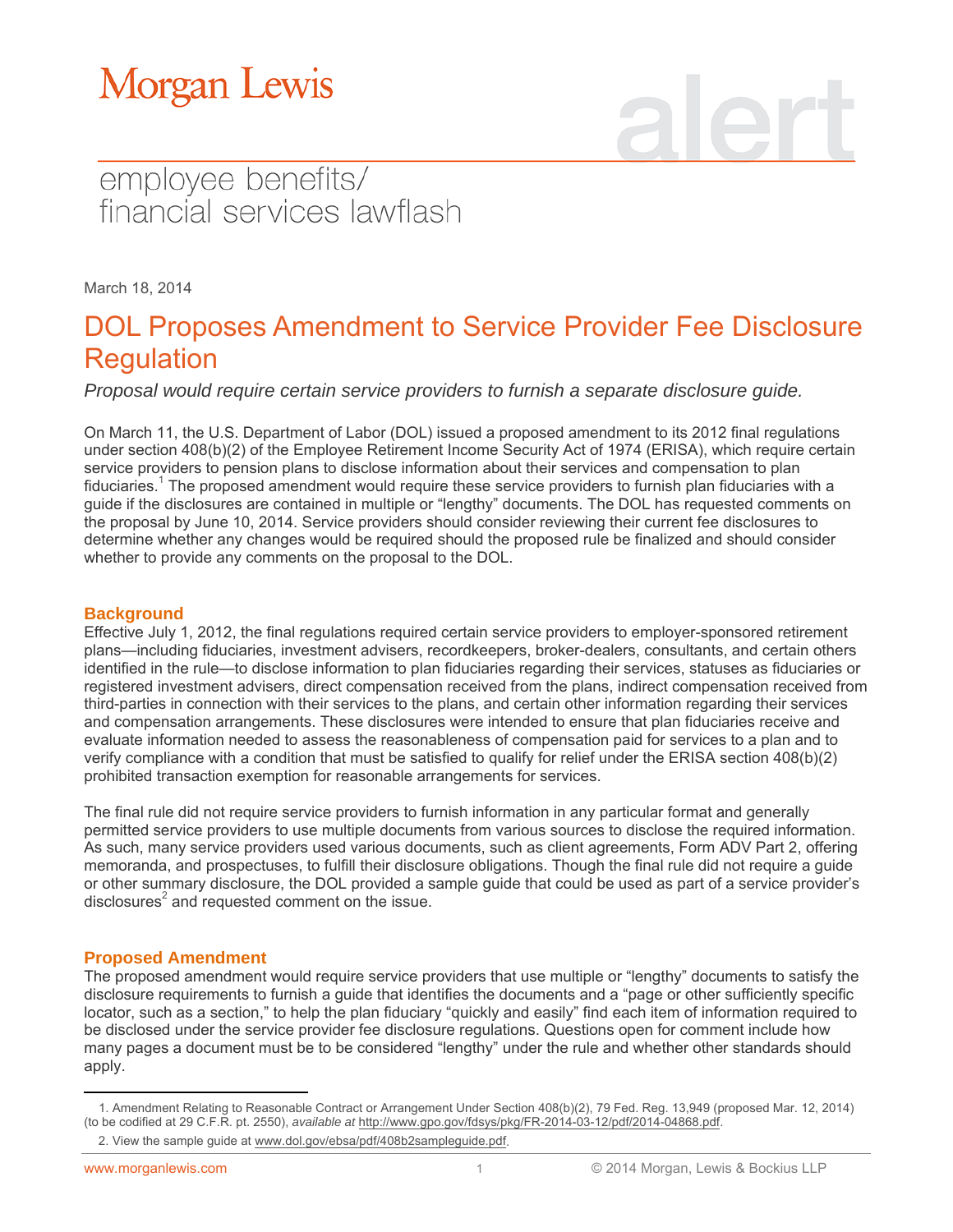The guide, which the proposal would require to be furnished in a separate document, would include references to the following items (tracking the categories in the sample guide published with the final regulations):

- The description of services to be provided.
- A statement regarding whether services are provided as a fiduciary or registered investment adviser.
- Descriptions of direct and indirect compensation to be received in connection with the services.
- Descriptions of compensation that will be paid among related parties for termination of the contract or arrangement and for recordkeeping services.
- Disclosures of investment-related information for fiduciary services to plan assets entities and recordkeeping and brokerage services to individual account plans that make designated investment options available through the service provider's platform. This includes compensation charged directly against the investment and annual operating expenses, ongoing expenses, or, if applicable, total annual operating expenses.

The guide would also be required to identify "a person or office, including contact information" that plan fiduciaries may contact regarding the disclosures. Finally, under the proposal amendment, any changes to the guide would need to be provided at least annually.

The DOL proposes that the amendment would take effect 12 months after the publication of a final amendment in the *Federal Register*, but it has invited comments on the proposed effective date.

#### **Focus Group Testing**

In connection with the proposed disclosure guide, the DOL announced that it intends to conduct focus group sessions with fiduciaries to small pension plans to "explore current practices and effects" of the service provider fee disclosure regulation. The DOL indicated that the focus groups "may provide information about the need for a guide, summary, or similar tool to help responsible plan fiduciaries navigate and understand the required disclosures."

#### **Request for Comments**

In addition to requesting comments regarding the page limit that would trigger the requirement to furnish the guide and the effective date of the final rule, the DOL has specifically requested comments that address, among other things, the following:

- The regulatory alternatives discussed in the Regulatory Impact Analysis that the DOL considered in developing the proposal, including maintaining the status quo, mandating a summary of the required disclosures (an approach the DOL rejected on the basis that plan fiduciaries might read only the summary and not the full disclosure), or granting an exemption for particular service providers if producing the guide would be impossible or unreasonably burdensome
- Whether the rule should permit service providers to choose between page numbers and other locators, such as section references, or should mandate one or the other and why
- Whether the separate document requirement is likely to ensure that plan fiduciaries understand the existence and purpose of the guide or whether the rule should also mandate specific introductory language
- The structure of the guide as proposed, including whether its requirements are feasible and cost effective
- How many and what types of products and services will require a guide
- Cost estimates, including a breakdown of the costs into their constituent elements when possible
- Whether the amendment should instead require a summary of specified "key" disclosures; if so, what "key" information should be included; and other considerations related to providing a summary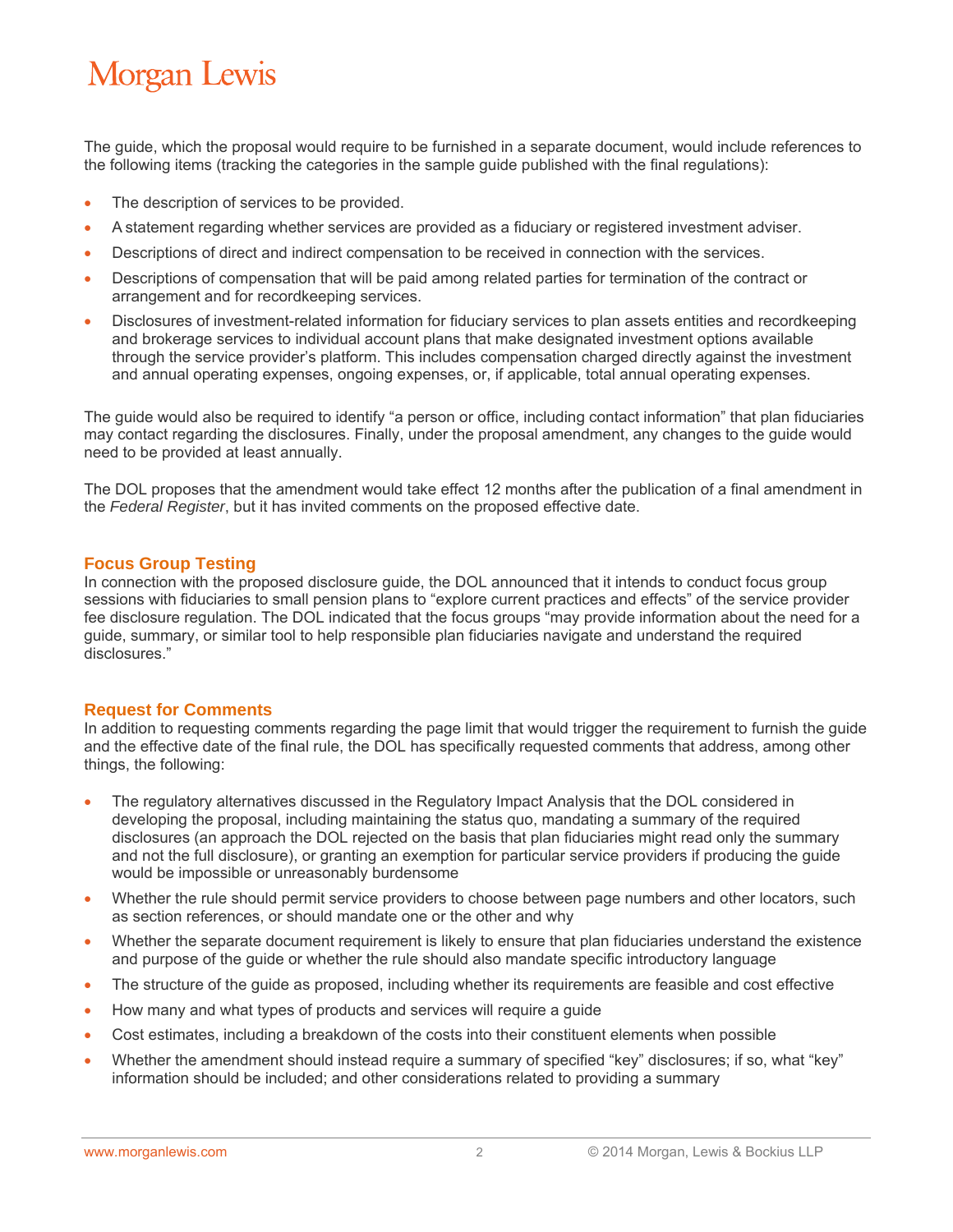#### **Observations**

Providing the initial disclosures by July 1, 2012 proved to be a costly and labor-intensive undertaking. A significant concern about the current proposal is whether it would require repapering all of the prior disclosures. However, it is unclear from the proposal whether, once finalized, the rule would require that covered service providers furnish the guide to existing plan clients or only when entering into new arrangements for services. Even if service providers are not required to furnish existing clients with a guide right away, they may be required to provide one to existing clients under the annual update requirement. This issue may need to be clarified as well.

Apart from the repapering issue, another key issue will be the criteria for when a guide is required. Many of the disclosures furnished in 2012 were lengthy as a result of the complexity of services that many firms provide to plans and the types of compensation they receive. Still, to the extent that disclosures are organized along the general lines described in the DOL proposal (e.g., by using separate sections for "direct" and "indirect" compensation), an additional guide would not seem necessary.

An additional issue that may need further clarification is the proposal's requirement that the guide be furnished as a separate document. The DOL noted in the proposal's preamble that this is to ensure that the guide is "brought to the attention" of the plan fiduciary and "prominently featured." In practice, many service providers have included their disclosures as separate schedules to other documents, such as client agreements and offering memoranda. It is unclear whether this practice would be permitted under the current proposal's separate document requirement.

Another key issue will be the content of the guide. A concern was that the DOL would require that the guide reference specific page numbers in documents, but the DOL, acknowledging comments on that issue, has adopted a more flexible approach. Still, the proposal emphasizes that the references must use a "sufficiently specific locater," so that disclosure formats that used the sample guide from the final regulation as a model will have to be reviewed with this consideration in mind. Further, the DOL has requested comments on whether service providers should be able to choose between page numbers and other locators or should be required to use one or the other of the methods, and thus this requirement could change in the final regulation.

In sum, service providers subject to these disclosure rules will want to review the new proposal in light of their previously furnished 408(b)(2) disclosures. Service providers should also take advantage of the comment period to raise with the DOL any issues that require clarification or to address the specific comment requests from the DOL, including cost estimates.<sup>3</sup>

#### **Contacts**

If you have any questions or would like more information on the issues discussed in this LawFlash, please contact any of the following Morgan Lewis lawyers:

| Chicago            |                              |              |                              |
|--------------------|------------------------------|--------------|------------------------------|
| Louis L. Joseph    | <b>Employee Benefits</b>     | 312.324.1726 | louis.joseph@morganlewis.com |
| Marla J. Kreindler | <b>Employee Benefits</b>     | 312.324.1114 | mkreindler@morganlewis.com   |
| Michael M. Philipp | <b>Investment Management</b> | 312.324.1905 | mphilipp@morganlewis.com     |
| Julie K. Stapel    | <b>Employee Benefits</b>     | 312.324.1113 | jstapel@morganlewis.com      |
| <b>New York</b>    |                              |              |                              |
| Craig A. Bitman    | <b>Employee Benefits</b>     | 212.309.7190 | cbitman@morganlewis.com      |

 $\overline{a}$ 3. For more information on the ERISA section 408(b)(2) fee disclosure regulations, see our previous LawFlashes: "Final DOL 408(b)(2) Disclosure Regulation," available a[t http://www.morganlewis.com/pubs/EB-IM-LF\\_FinalDOL408b2DisclosureRegulation\\_8feb12;](http://www.morganlewis.com/pubs/EB-IM-LF_FinalDOL408b2DisclosureRegulation_8feb12) "DOL Releases Final 408(b)(2) Disclosure Regulation," available at [http://www.morganlewis.com/pubs/EB-](http://www.morganlewis.com/pubs/EB-LF_Final408b2DisclosureRegulation_02feb12)

[LF\\_Final408b2DisclosureRegulation\\_02feb12](http://www.morganlewis.com/pubs/EB-LF_Final408b2DisclosureRegulation_02feb12); "Service Providers to ERISA Plans: DOL's New Disclosure Regulations Are Imminent—Are You Ready?," available at [http://www.morganlewis.com/pubs/EB\\_LF\\_ServiceProviderstoERISAPlans\\_08nov11.pdf;](http://www.morganlewis.com/pubs/EB_LF_ServiceProviderstoERISAPlans_08nov11.pdf) and "DOL Publishes Interim Final ERISA Regulation on Service Provider Disclosure Obligations," available a[t http://www.morganlewis.com/pubs/EB-LF\\_DOL-](http://www.morganlewis.com/pubs/EB-LF_DOL-InterimFinalReg-ServiceProviderDisclosureObligations_21july10.pdf)[InterimFinalReg-ServiceProviderDisclosureObligations\\_21july10.pdf.](http://www.morganlewis.com/pubs/EB-LF_DOL-InterimFinalReg-ServiceProviderDisclosureObligations_21july10.pdf)